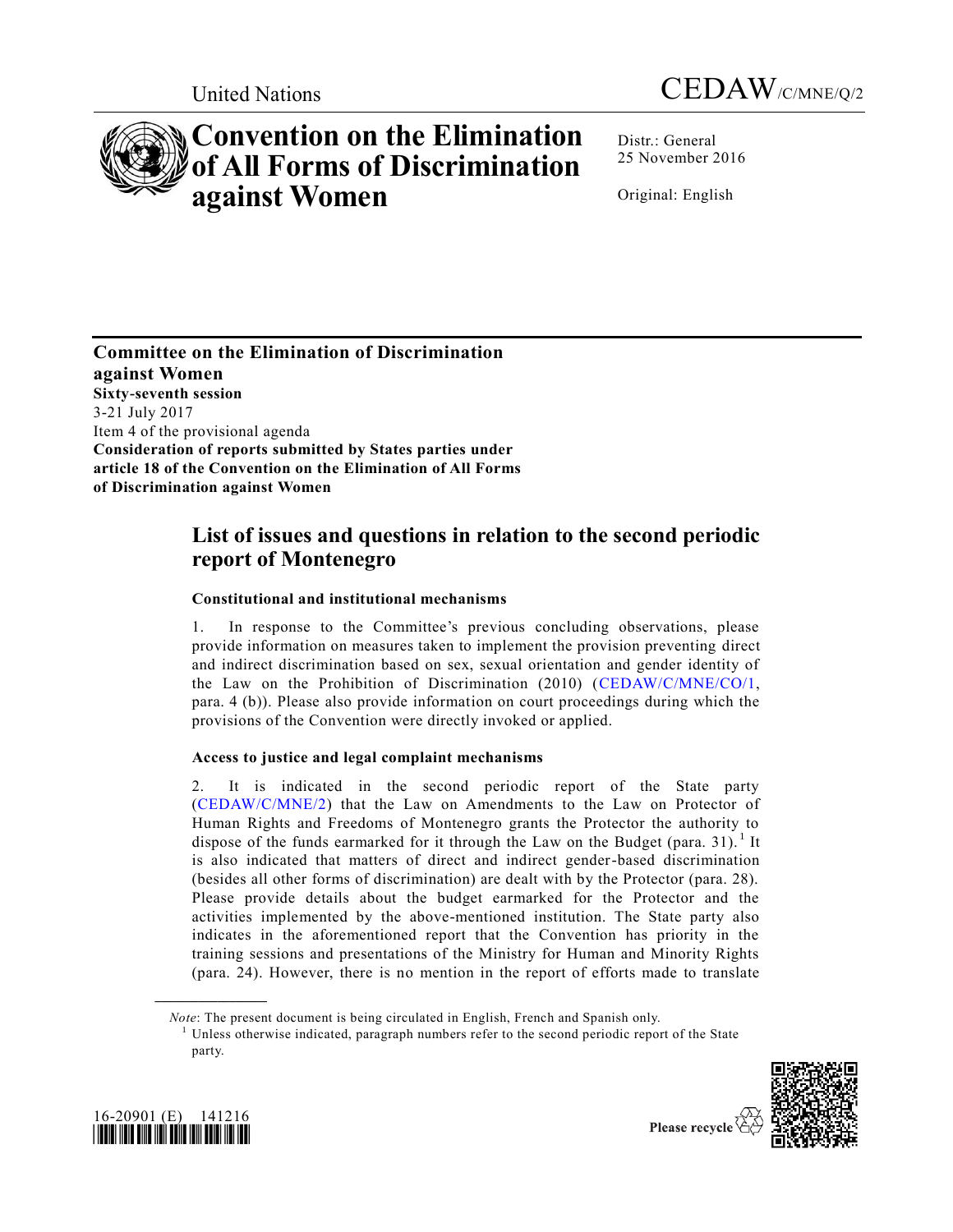the Convention and the Optional Protocol thereto to Montenegrin. Please provide information with regard to the dissemination of the Convention and the possibility of filing a complaint directly with a court in cases of discrimination by a State authority, an individual or a private entity.

#### **National machinery for the advancement of women**

3. In response to the Committee's previous concluding observations [\(CEDAW/C/MNE/CO/1,](http://undocs.org/CEDAW/C/MNE/CO/1) para. 15), the State party reported on an initiative taken to create a national council for monitoring the implementation of gender equality policies. Please provide information on the position that the aforementioned national council takes within the government structure; its mandate; the distribution of responsibilities between the Council and the Department for Gender Equality; the coordination mechanisms between them and with local structures for gender equality, such as municipal councils and offices for gender equality and the human and financial resources assigned to the two national structures. Please provide updated information on the collection of gender-specific statistical data, given that a lack of such data was underlined in the Committee's previous concluding observations (ibid., para. 2).

#### **Temporary special measures**

4. It is indicated in the report that laws and strategic documents ensure gender equality through general and special measures (para. 252). In addition to the measures indicated in paragraphs 134 to 136 and 264 of the report, please provide information on existing temporary special measures taken to promote substantive gender equality in areas in which women are underrepresented or disadvantaged and on the aforementioned measures' impact on the situation of women in all areas covered by the Convention, in line with article 4 (1) of the Convention and the Committee's general recommendation No. 25 (2004) on temporary special measures.

#### **Stereotypes**

5. In its previous concluding observations [\(CEDAW/C/MNE/CO/1,](http://undocs.org/CEDAW/C/MNE/CO/1) para. 16), the Committee raised a concern about the persistence of gender stereotypes in the media, political life and society at large. Please provide information on the impact of measures taken to address gender stereotypes that are discriminatory towards women, including through education and the media, as outlined in paragraphs 51 to 65 of the report. In addition, please provide examples of the media taking a proactive role in the implementation of gender-sensitive policies, as defined in the National Action Plan for Gender Equality and mentioned in the report (para. 66).

#### **Violence against women**

6. According to the report (para. 67), following the adoption of the Law on Protection from Violence in Family, an increase in the number of cases of violence processed and solved was noted. A United Nations Development Programme survey on perceptions of the judiciary regarding violence against women and violence in the family, however, indicates that sexual abuse in family relations continues to be rarely reported, owing to the stigma attached to the victims and a high tolerance for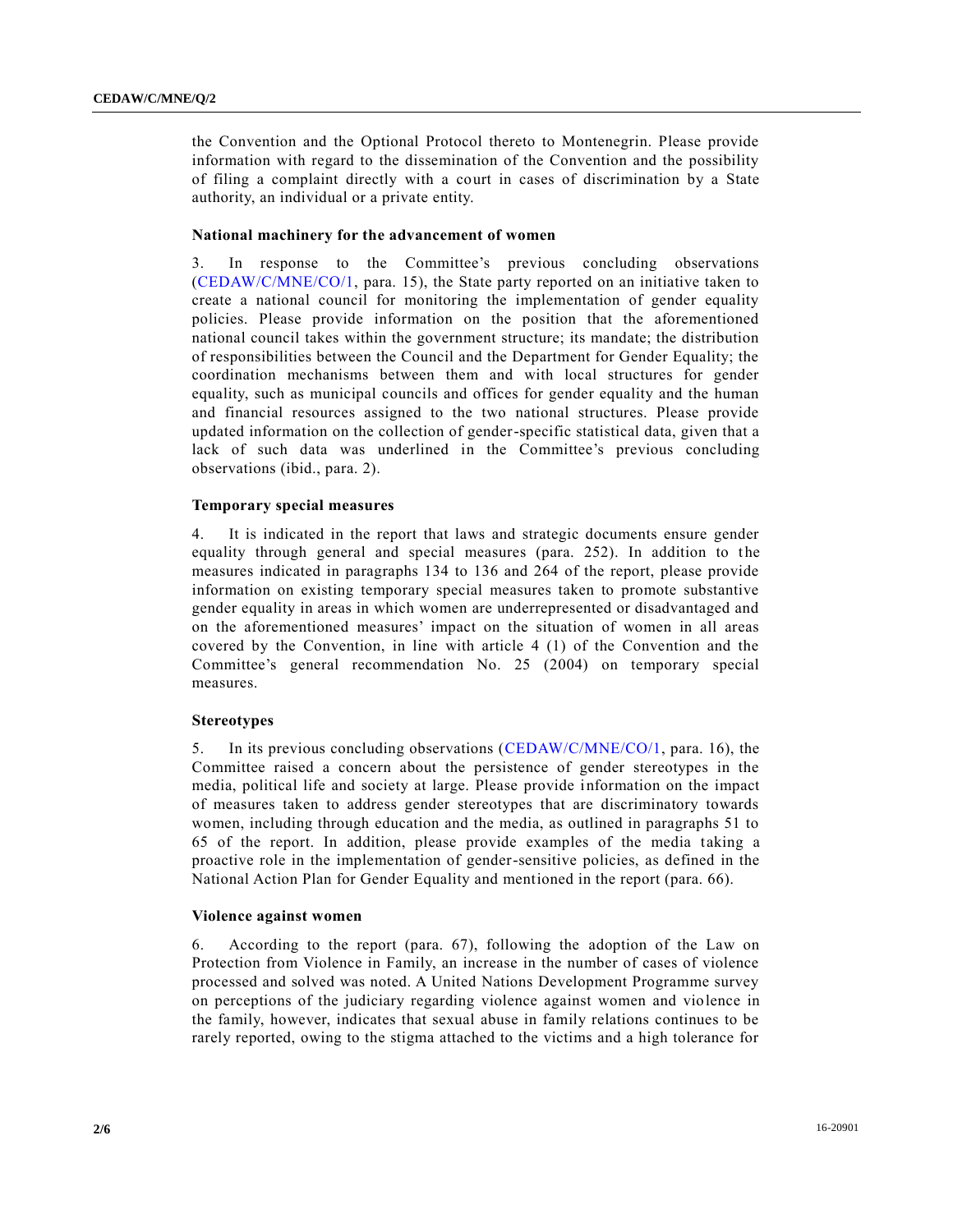violence in the family. In this regard, please provide information on measur es taken to encourage women to report cases of sexual abuse and other forms of abuse in family relations and to eliminate the stigmatization of women who are victims of sexual abuse.

7. Please indicate whether training provided to police officers and social and health workers in the implementation of the legislative framework on the prevention and prosecution of violence against women is mandatory, as recommended in the Committee's previous concluding observations [\(CEDAW/C/MNE/CO/1,](http://undocs.org/CEDAW/C/MNE/CO/1) para. 19), and whether such training, in addition to mandatory capacity-building for the judiciary, has led to an increase in the number of investigations, prosecutions, including ex officio prosecutions, and convictions of perpetrators of domestic and sexual violence, including marital rape.

8. Please provide data on the number of protection orders issued with regard to domestic violence since the introduction of the rulebook on closer content and the appearance of forms for restraining orders or the prohibition of returning to apartments or other housing spaces (para. 70), and of the rulebook on the execution of protective measures of eviction from apartments, restraining orders and the prohibition of the harassment and stalking of victims (para. 71). Please also provide follow-up data on the above-mentioned orders, the percentage of orders violated, the percentage of violations of orders leading to prosecutions and the outcome of the aforementioned prosecutions.

9. Please provide updated information on the establishment of a "unique database" of victims of violence in the family as a part of the project entitled "Social card — information system of social care" (para. 80), and on eventual plans to expand the above-mentioned database to include cases of violence against women in society in general and cases reported through alternative sources. Please also provide information on the means of collecting these data and on the corresponding training of data-collecting agents.

10. Parliament adopted the Crime Victim Compensation Act in June 2015 (para. 105), which envisages financial compensation to protect and assist victims of criminal acts of violence. Please comment on the possibility of applying this law immediately, independent of the date of accession of Montenegro to the European Union.

#### **Trafficking in women and girls**

11. Please report on the effectiveness of the implementation of anti-trafficking legislation in curtailing trafficking in women and girls for sexual exploitation. In addition, there is no mention in the report of the number of temporary residence permits granted to victims of trafficking, including cases in which the above mentioned victims are unwilling or unable to cooperate with the prosecutorial authorities. Please provide relevant data, in line with the Committee's previous concluding observations [\(CEDAW/C/MNE/CO/1,](http://undocs.org/CEDAW/C/MNE/CO/1) para. 21 (e)), and information on the fate of victims who have not obtained a temporary residence permit.

12. According to information before the Committee, the provision of licences to private and non-governmental organization (NGO) service providers is planned within the framework of the Bylaw on Minimum Standards for Shelters and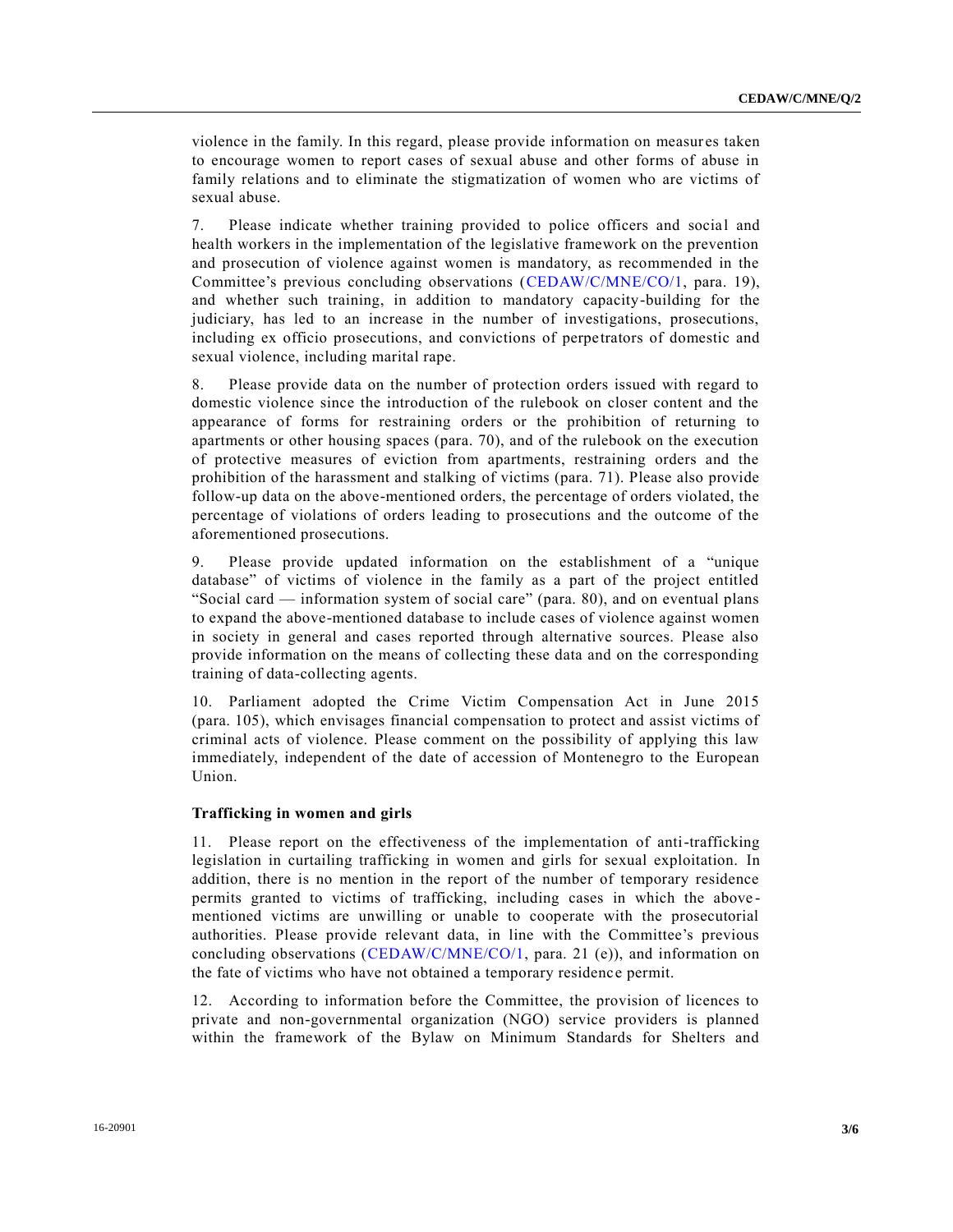Emergency Reception Units. Please provide more detailed information, in line with the Committee's previous concluding observations [\(CEDAW/C/MNE/CO/1,](http://undocs.org/CEDAW/C/MNE/CO/1) para. 21), on the funding provided for the anti-trafficking activities of NGOs, and for the shelters and assistance available to victims of trafficking for purposes of sexual exploitation.

#### **Participation in political and public life**

13. It is indicated in the report that amendments to the Law on Election of Counsellors and Members of Parliament were adopted in March 2014, which introduced regulation of the end-of-mandate replacement of counsellors and Members of Parliament with candidates from the less-represented sex, and the positioning of men and women on electoral candidate lists (para. 134). Please report on measures taken to ensure the implementation of regulations to improve the representation of women, such as the rejection of electoral candidate lists that do not comply, in line with the Committee's previous concluding observations [\(CEDAW/C/MNE/CO/1,](http://undocs.org/CEDAW/C/MNE/CO/1) para. 23). Please also comment on initiatives taken to create an enabling environment for the political participation of women, including Roma, Ashkali and Egyptian women, for example by adequately funding the campaigns of women candidates, educating young women leaders and strengthening the women's wings of political parties, in line with the Committee's previous concluding observations (ibid., para. 23).

#### **Education**

14. Please describe the efforts made by the State party to promote the diversification of educational and vocational choices for women and men and to address the underrepresentation of women among full-time professors. Moreover, according to the Montenegro Multiple Indicator Cluster Survey of 2013, only 40 per cent of female Roma and Egyptians in Montenegro are able to read a short, simple statement about everyday life, compared with 62.9 per cent of Roma and Egyptian males, 99.2 per cent of all women and 90 per cent of all men in Montenegro. Information before the Committee shows that progress has been made in the enrolment of children in school, but that the stated difference is related to high dropout rates among Roma and Egyptian children. Please report on the specific measures taken to ensure the enrolment and presence of Roma, Ashkali and Egyptian children in primary and secondary school.

#### **Employment**

15. It is indicated in the report that the Law on Labour contains provisions on the principle of equal pay for work of equal value (para. 168). However, according to the Statistical Office of Montenegro and its publication entitled *Women and Men in Montenegro* (2014), the earnings of men are on average 16 per cent higher than those of women in Montenegro. Please provide information on measures taken to ensure respect for the principle of equal pay in the public and private sectors, and detailed information on measures taken to support and protect women employed in the informal sector.

16. The State party has reported on the definition of harassment, sexual harassment and racial discrimination in the Law on Prohibition of Discrimination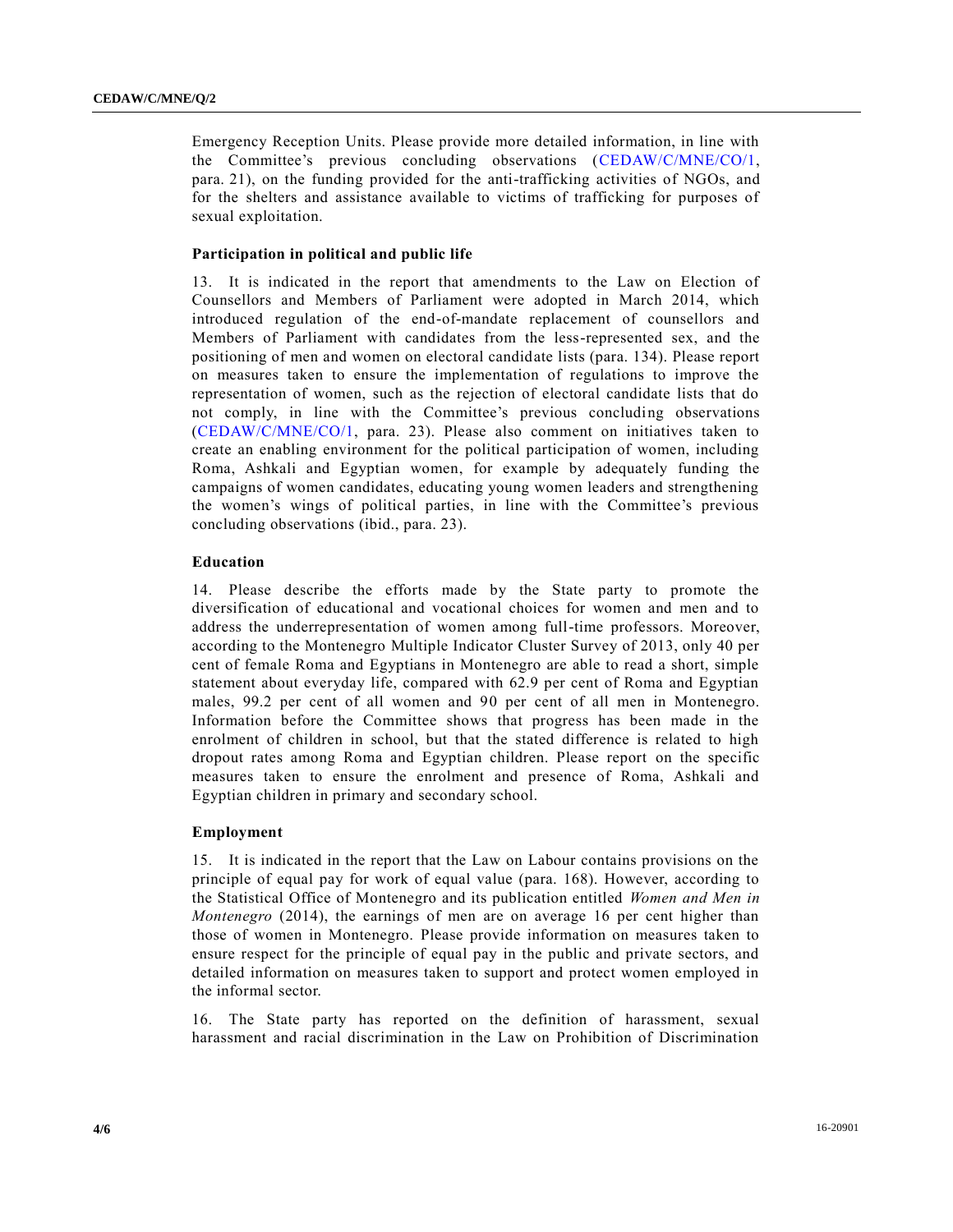(paras. 241 and 248) and on the adoption of a special law on prohibition of harassment at work (para. 40). Please provide sex-disaggregated data on the court cases and administrative complaints relating to sex-based labour discrimination and sexual harassment, in line with the Committee's previous concluding observations [\(CEDAW/C/MNE/CO/1,](http://undocs.org/CEDAW/C/MNE/CO/1) para. 29 (c)).

17. The State party has reported on awareness-raising activities relating to the political and economic empowerment of women (para. 17), and on active employment policies, through plans, programmes and measures aimed at increasing employment (para. 179). Please provide specific information, in line with the Committee's previous concluding observations [\(CEDAW/C/MNE/CO/1,](http://undocs.org/CEDAW/C/MNE/CO/1) para. 29 (d)), on measures aimed specifically at the employment of women, including time-bound targets and indicators that are aimed at achieving substantive equality of men and women in the labour market, eliminating occupational segregation and closing the gender wage gap. Please also refer to measures planned and implemented in the framework of the Strategy for the Development of Women Entrepreneurship in Montenegro. Please also provide information on the outcome of the Study on Women Entrepreneurship in Montenegro (para. 154) and on the financial commitments attached to the implementation of both the National Action Plan for Gender Equality (para. 153) and the Strategy for the Development of Women Entrepreneurship in Montenegro (para. 155).

18. In the report, regulation of parental leave through the Law on Labour, including the option to share the aforementioned leave between parents, is mentioned (para. 171). Please provide data on the beneficiaries of parental leave and shared parental leave, and on the available flexible working arrangements promoted by the Employers' Union of Montenegro (para. 176). Please also provide updated information on specific measures taken to guarantee the sharing of family responsibilities, and describe steps taken by employers to encourage male employees to fully utilize flexible working arrangements and paternity leave.

#### **Health**

19. It is indicated in the report that, based on the Law on Health Protection, all women, including women with disabilities, Roma, Ashkali and Egyptian women, and refugee and displaced women, have free and adequate access to health services (para. 188). According to a World Health Organization survey in 2014, however, private household out-of-pocket expenditures make up a large proportion of total health expenditures. Please report on measures contemplated to enforce the legal provision of women's free access to health services, and provide information on the principal women's health issues in Montenegro.

#### **Rural women**

20. Reference is made in the report to a specific programme for improving the employability of women in rural areas (para. 264) and to awareness-raising activities in relation to the active contribution of rural women to the economy (para. 25). Please provide additional information on measures taken to make a positive impact on the situation of rural women in all areas covered by the Convention, in line with article 14 of the Convention and the Committee's general recommendation No. 34 (2016) on the rights of rural women.